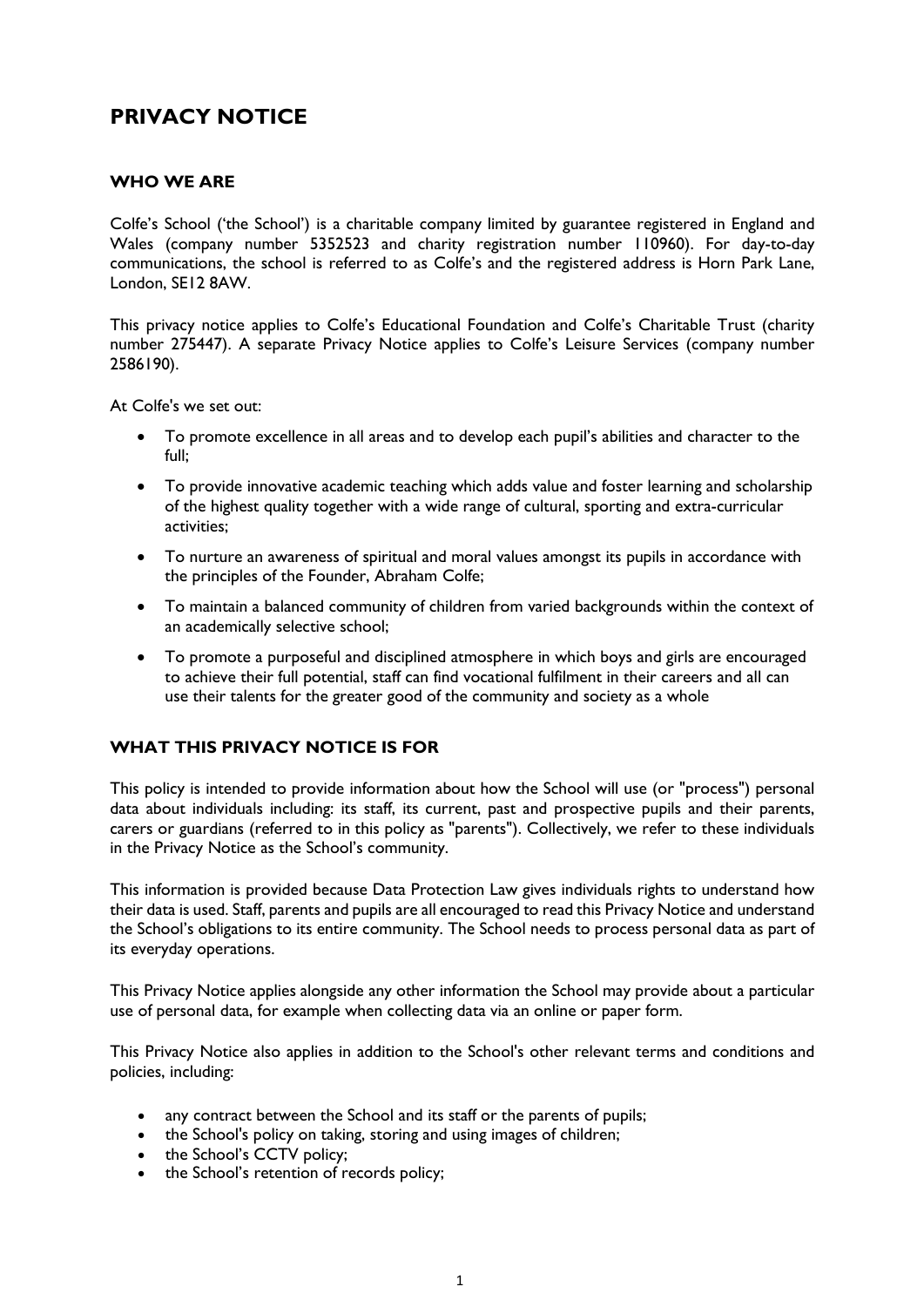- the School's safeguarding, pastoral, or health and safety policies, including as to how concerns or incidents are recorded; and
- the School's suite of IT policies.

Consent for Data handling relating to Coivd testing and vaccinations is processed under a separate Privacy Statements.

Anyone who works for, or acts on behalf of, the School (including staff, volunteers, governors and service providers) should also be aware of and comply with this Privacy Notice and the School's data protection policy for staff, which also provides further information about how personal data about those individuals will be used.

### **RESPONSIBILITY FOR DATA PROTECTION**

The School has appointed the Bursar to deal with requests and enquiries concerning the School's use of your personal data (see section on Your Rights below) and to endeavour to ensure that all personal data is processed in compliance with this policy and Data Protection Law. The Bursar can be contacted via email for issues arising from this notice at [bursar@colfes.com](mailto:bursar@colfes.com) or via post to the School.

### **WHY THE SCHOOL NEEDS TO PROCESS PERSONAL DATA**

In order to carry out its ordinary duties to staff, pupils, parents and alumni, the School needs to process a wide range of personal data about individuals (including current, past and prospective staff, pupils or parents) as part of its daily operation. Some of this activity the School will need to carry out in order to fulfil its legal rights, duties or obligations for example those made under a contract with its staff, or parents of its pupils.

Other uses of personal data will be made in accordance with the School's legitimate interests, or the legitimate interests of another, provided that these are not outweighed by the impact on individuals, and provided it does not involve special category data (see details below).

The processing of personal data by the School in accordance with its **legitimate interests** includes but is not limited to:

- The registration of prospective pupils and to confirm the identity of prospective pupils and their parents;
- The provision of educational services, educational support and other services, including musical education, physical training or spiritual development, career services, safeguarding of pupils' welfare, provision appropriate pastoral care, and monitoring pupils' progress and educational needs;
- The maintenance of relationships with alumni and the School community, including direct marketing or fundraising activity;
- For the purposes of donor due diligence, and to confirm the identity of prospective donors and their background and relevant interests;
- The purposes of management planning and forecasting, research and statistical analysis, including that imposed or provided for by law, such as tax, diversity or gender pay gap analysis;
- The development of effective teaching and learning methods and to enable relevant authorities to monitor the School's performance and to intervene or assist as appropriate;
- The general administration of the School including to receive information and references about past, current and prospective pupils, including relating to outstanding fees or payment history, to/from any educational institution that the pupil attended or where it is proposed they attend and to provide such information and references to potential educational institutions or employers of past pupils;
- The protection and promotion of the School's legitimate interests and objectives, to enable pupils to take part in national or other assessments and to publish the results of public examinations or other achievements of pupils of the School;
- To safeguard pupils' welfare and provide appropriate pastoral care;
- The monitoring (as appropriate) of the School's IT and communications systems in accordance with the School's IT Acceptable Use policy;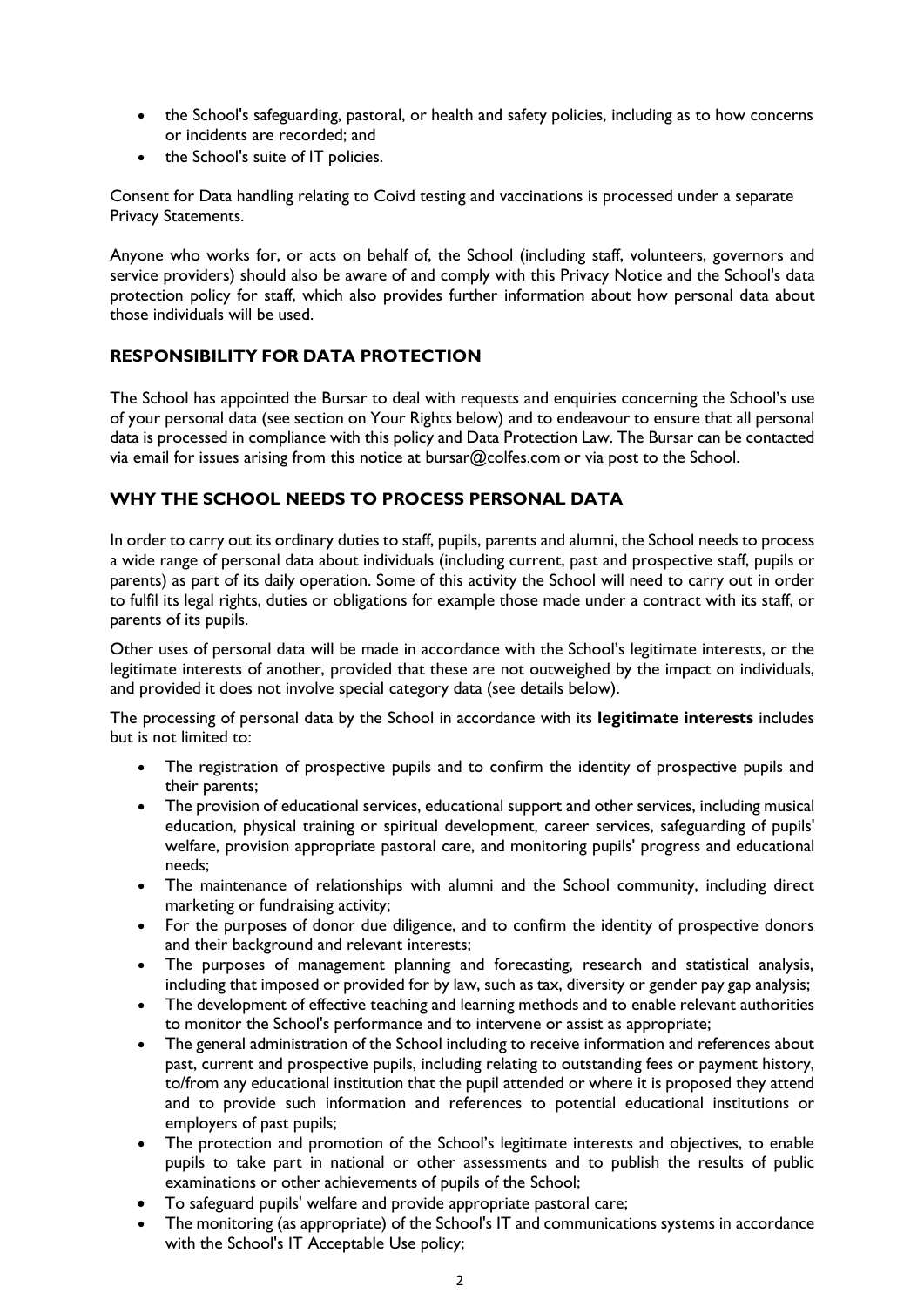- The use of photographic images of pupils in School publications, on the School website and (where appropriate) on the School's social media channels in accordance with the School's policy on taking, storing and using images of children;
- The use of security, including CCTV in accordance with the School's CCTV Policy;
- Record keeping for regulatory / compliance purposes in respect of immigration requirements, as an employer and/or visa sponsor;
- The commencement of or cooperation with any School or external complaints, disciplinary or investigation process; and
- Where otherwise reasonably necessary for the School's purposes, including to obtain appropriate professional advice and insurance for the School.

In addition, the School will on occasion need to process **sensitive or special category personal data**. This may include data about an individual's race or ethnic origin, religious beliefs, sexual life, criminal records and proceedings, trade union membership and relevant medical information including details of an individual's physical and mental health, in accordance with rights or duties imposed on it by law,including as regards safeguarding and employment or from time to time by explicit consent where required. These reasons will include:

- To safeguard pupils' welfare and provide appropriate pastoral (and where necessary, medical) care and to take appropriate action in the event of an emergency, incident or accident, including by disclosing details of an individual's medical condition or other relevant information where it is in the individual's interests to do so: for example for medical advice, for social protection, safeguarding, and cooperation with police or social services, for insurance purposes or to caterers or organisers of School trips who need to be made aware of dietary or medical needs;
- To provide educational services in the context of any special educational needs of a pupil;
- To provide spiritual education in the context of any religious beliefs;
- In connection with employment of its staff, for example DBS checks, welfare, union membership or pension plans;
- As part of any School or external complaints, disciplinary or investigation process that involves such data, for example if there are special educational needs, health or safeguarding elements; or
- For legal and regulatory purposes (for example child protection, diversity monitoring and health and safety) and to comply with its legal obligations and duties of care.

### **TYPES OF PERSONAL DATA PROCESSED BY THE SCHOOL**

This will include by way of example:

- names, addresses, telephone numbers, e-mail addresses and other contact details;
- car details (about those who use our car parking facilities);
- bank details and other financial information, e.g. about parents who pay fees to the School and staff members;
- past, present and prospective pupils' academic, disciplinary, admissions and attendance records (including information about any special needs), and examination scripts and marks;
- personnel files, including in connection with academics, employment or safeguarding;
- where appropriate, information about individuals' health and welfare, and contact details for their next of kin;
- references given or received by the School about pupils, and relevant information provided by previous educational establishments and/or other professionals or organisations working with pupils;
- correspondence with and concerning staff, pupils and parents past and present; and
- images of pupils (and occasionally other individuals) engaging in School activities, and images captured by the School's CCTV system (in accordance with the taking, storing and using images of children and CCTV policies.)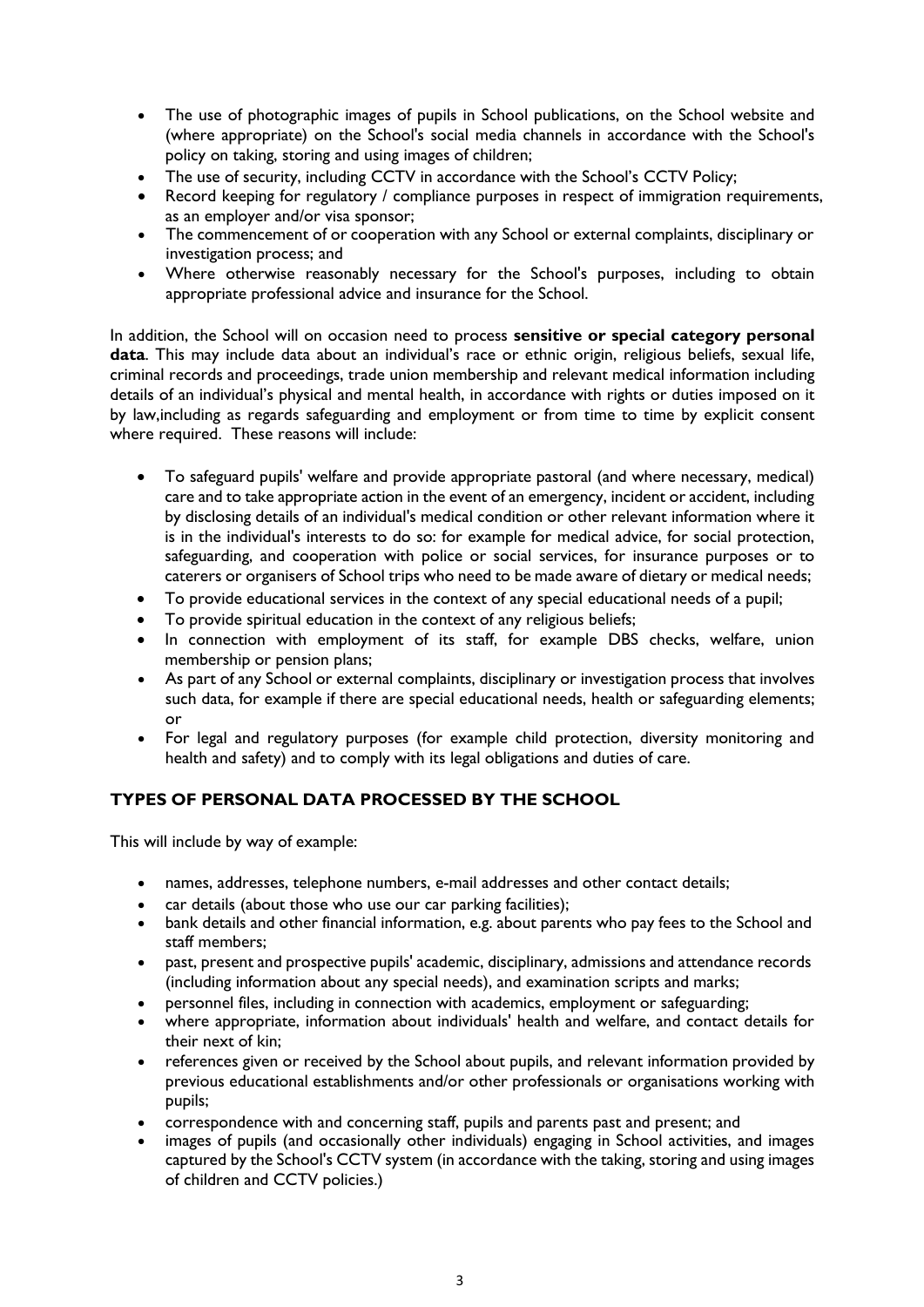# **HOW THE SCHOOL COLLECTS DATA**

Generally, the School receives personal data from the individual directly including, in the case of pupils, from their parents. This may be via a form, or simply in the ordinary course of interaction or communication such as email or written assessments. However, in some cases personal data will be supplied by third parties, for example another school or other professionals or authorities working with that individual or collected from publicly available resources.

#### **WHO HAS ACCESS TO PERSONAL DATA AND WHO THE SCHOOL SHARES IT WITH**

Occasionally, the School will need to share personal information, including special or sensitive personal data where appropriate, with third parties including but not limited to**:**

- appropriate contractors, such as visiting music teachers;
- the school's Parents and Friends Association (PAFA);
- professional advisers (e.g. lawyers, insurers, PR advisers and accountants);
- examination boards;
- government authorities (e.g. HMRC, Department for Education, CAFCASS, police or the local authority); and
- appropriate regulatory bodies e.g. Teaching Regulation Agency, TNCTL, the Independent Schools Inspectorate, the CharityCommission or the Information Commissioner.

For the most part, personal data, collected by the School will remain within the School and will be processed by appropriate individuals only in accordance with access protocols (i.e. on a 'need to know' basis). Particularly strict rules of access apply in the context of:

- medical records held and accessed only by the School doctor and appropriate medical staff under his/her supervision, or otherwise in accordance with express consent; and
- pastoral or safeguarding files.

#### Medical data

The school needs to process such information to comply with statutory duties and to keep pupils and others safe, but the school will ensure only authorised staff can access information on a need-to-know basis. This may include wider dissemination if needed for school trips or for catering purposes. Express consent will be sought where appropriate.

However, a certain amount of any SEND pupil's relevant information will need to be provided to staff more widely in the context of providing the necessary care and education that the pupil requires.

#### Safeguarding data.

Staff, pupils and parents are reminded that the school is under duties imposed by law and statutory guidance (including Keeping Children Safe in Education or KCSIE (2021) to record or report incidents and concerns that arise or are reported to it, in some cases regardless of whether they are proven, if they meet a certain threshold of seriousness in their nature or regularity. This is likely to include file notes on personnel or safeguarding files, low-level concerns records kept about adults, and in some cases referrals to relevant authorities such as the LADO or police.

KCSIE also requires that, whenever a child leaves the school to join another school or college, his or her child protection file is promptly provided to the new organisation. The school will retain a copy in accordance with its retention policy for material related to safeguarding matters.

For further information about this, please view the school's Child Protection (Safeguarding) and Staff Code of Conduct Policy.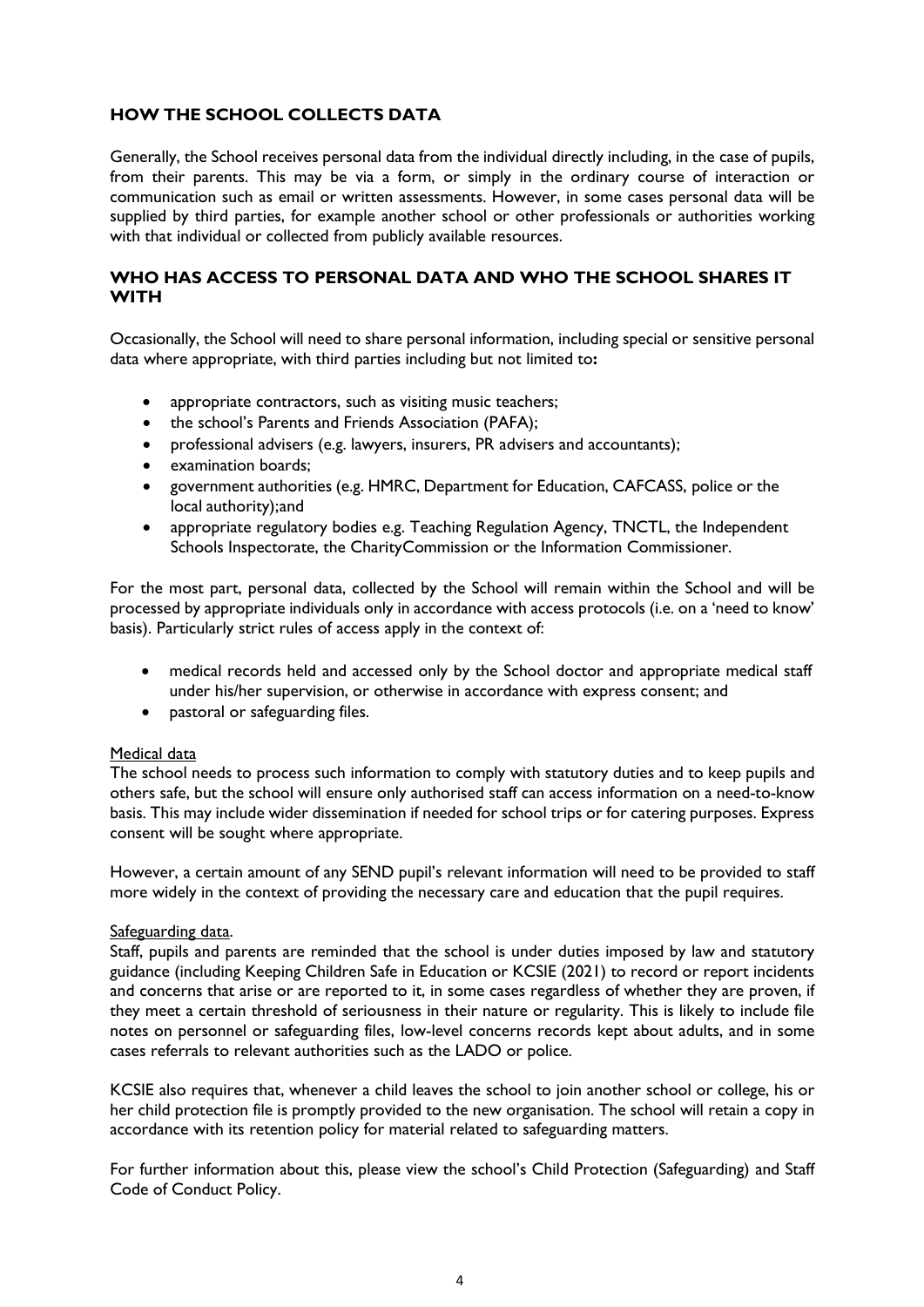In accordance with Data Protection Law, some of the School's processing activity is carried outon its behalf by third parties, such as IT systems, web developers or cloud storage providers. This is always subject to contractual assurances that personal data will be kept securely and only in accordancewith the School's specific directions.

# **HOW LONG WE KEEP PERSONAL DATA**

The School will retain personal data securely and only in line with how long it is necessary to keep for a legitimate and lawful reason. Typically, the legal recommendation for how long to keep ordinary staff and pupil personnel files is up to 7 years following departure from the School. However, incident reports and safeguarding files will need to be kept much longer, in accordance with specific legal requirements. In particular, there are currently requirements in relation to the Independent Inquiry into Child Sexual Abuse to maintain many records whilst the inquiry is ongoing.

The Data Retention, Storage and Disposal Policy, which is available on the School website, details how long we keep different types of your information. If you have any specific queries about how our retention policy is applied, or wish to request that personal data that you no longer believe to be relevant is considered for erasure, please contact the Bursar. However, please bear in mind that the School will often have lawful and necessary reasons to hold on to some personal data even following such request.

A limited and reasonable amount of information will be kept for archiving purposes, for example; and even where you have requested we no longer keep in touch with you, we will need to keep a record of the fact in order to fulfil your wishes (called a "suppression record").

# **KEEPING IN TOUCH AND SUPPORTING THE SCHOOL**

The School and alumni organisation, Old Colfeian Society, will use the contact details of parents, alumni and other members of the School community to keep them updated about the activities of the School, or alumni and parent events of interest, including by sending updates and newsletters, by email and by post. Unless the relevant individual objects, the School will also:

- Share personal data about parents and/or alumni, as appropriate, with organisations set up to help establish and maintain relationships with the School community, such as the Colfe's Parent's and Friends Association (PAFA), Colfe's Leisure Services and the Old Colfeian Society.
- Contact parents and/or alumni (including via the organisations above) by post and email in order to promote and raise funds for the School and, where appropriate, other worthy causes;
- Should you wish to limit or object to any such use, or would like further information about them, please contact the Bursar in writing. You always have the right to withdraw consent, where given, or otherwise object to direct marketing or fundraising. However, the School is nonetheless likely to retain some of your details (not least to ensure that no more communications are sent to that particular address, email or telephone number).

### **YOUR RIGHTS**

### Rights of access

Individuals have various rights under Data Protection Law to access and understand personal data about them held by the School, and in some cases ask for it to be erased or amended or have it transferred to others, or for the School to stop processing it. These rights are however subject to certain exemptions and limitations.

Any individual wishing to access or amend their personal data, or wishing it to be transferred to another person or organisation, or who has some other objection to how their personal data is used, should put their request in writing to the Bursar.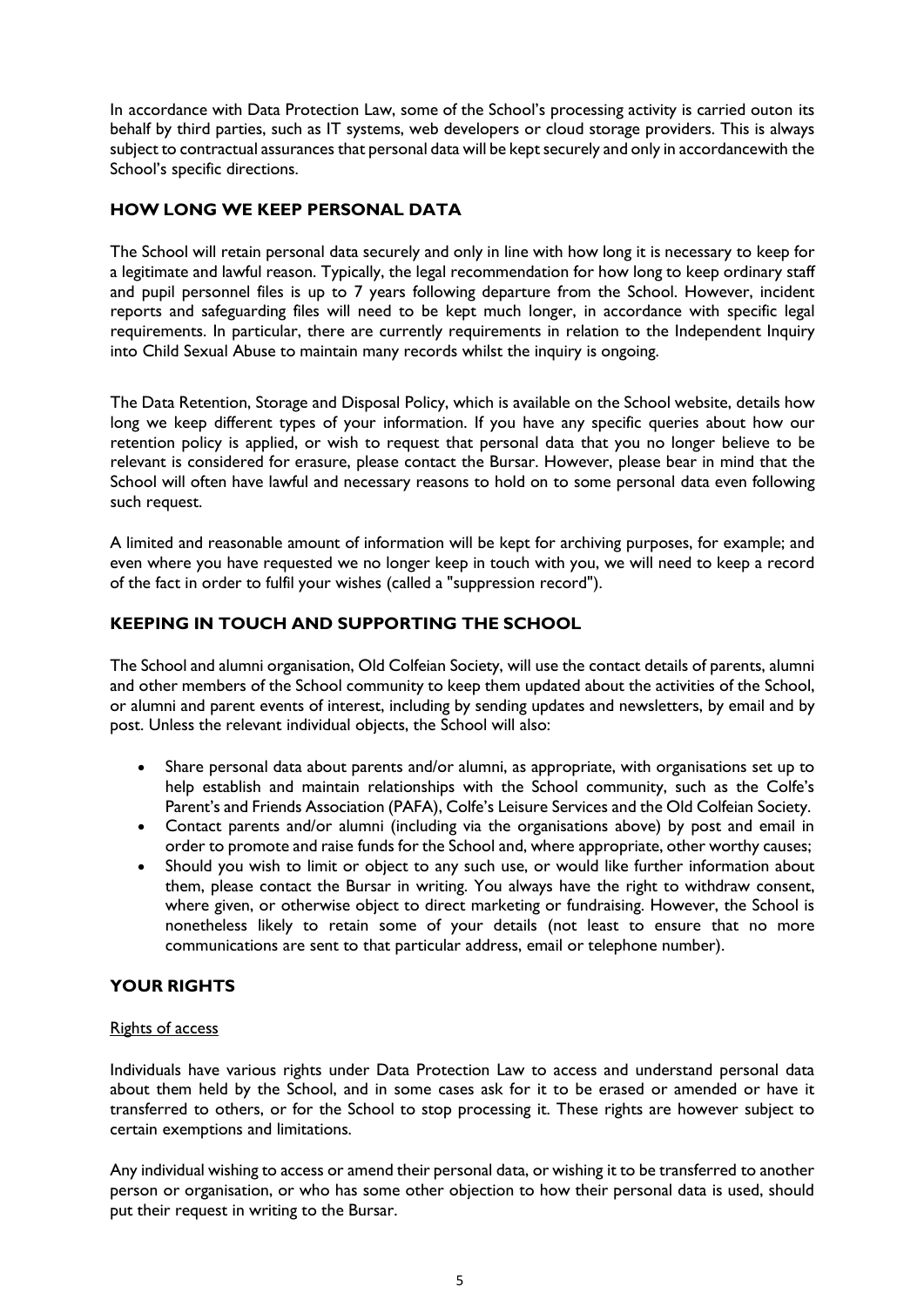The School will endeavour to respond to any such written requests as soon as is reasonably practicable and in any event within statutory time-limits which is one month in the case of requests for access to information.

The School will be better able to respond quickly to smaller, targeted requests for information. If the request for information is manifestly excessive or similar to previous requests, the School may ask you to reconsider, or require a proportionate fee (but only where Data Protection Law allows it).

#### Requests that cannot be fulfilled

You should be aware that the right of access is limited to your own personal data and certain data is exempt from the right of access. This will include information which identifies other individuals (and parents need to be aware this may include their own children, in certain limited situations – please see

further below), or information which is subject to legal privilege (for example legal advice given to or sought by the School, or documents prepared in connection with a legal action).

The School is also not required to disclose any pupil examination scripts (or other information consisting solely of pupil test answers), provide examination or other test marks ahead of any ordinary publication, nor share any confidential reference given by the School itself for the purposes of the education, training or employment of any individual.

You may have heard of the "right to be forgotten". However, we will sometimes have compelling reasons to refuse specific requests to amend, delete or stop processing your (or your child's) personal data: for example, a legal requirement, or where it falls within a legitimate interest identified in this Privacy Notice. Generally, if the school still considers the processing of the personal data to be reasonably necessary, it is entitled to continue. All such requests will be considered on their own merits.

#### Pupil requests

Pupils can make subject access requests for their own personal data, provided that, in the reasonable opinion of the School, they have sufficient maturity to understand the request they are making (see section Whose Rights? Below and separate Pupil Privacy Notice). A pupil of any age may ask a parent or other representative to make a subject access request on his/her behalf.

Indeed, while a person with parental responsibility will generally be entitled to make a subject access request on behalf of younger pupils, the law still considers the information in question to be the child's: for older pupils, the parent making the request may need to evidence their child's authority for the specific request. Pupils aged 13 and over are generally assumed to have this level of maturity, although this will depend on both the child and the personal data requested, including any relevant circumstances at home. Slightly younger children may however be sufficiently mature to have a say in this decision, depending on the child and the circumstances.

#### Parental requests, etc.

It should be clearly understood that the rules on subject access are not the sole basis on which information requests are handled. Parents may not have a statutory right to information, but they and others will often have a legitimate interest or expectation in receiving certain information about pupils without their consent. The School may consider there are lawful grounds for sharing with or without reference to that pupil.

Parents will in general receive educational and pastoral updates about their children, in accordance with the School's Terms and Conditions. Where parents are separated, the School will in most cases aim to provide the same information to each person with parental responsibility, but may need to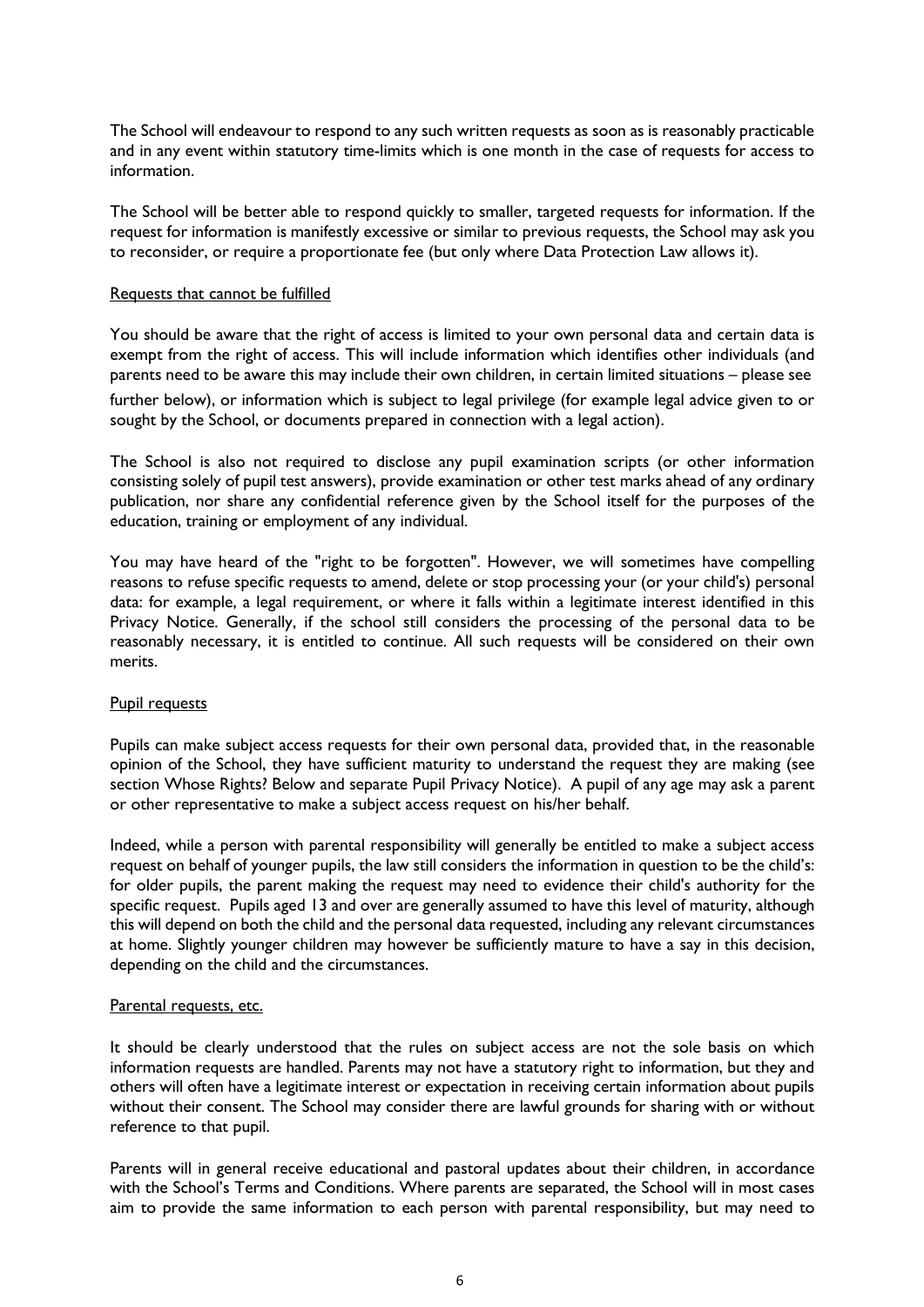factor in all the circumstances including the express wishes of the child.

All information requests from, on behalf of, or concerning pupils – whether made under subject access or simply as an incidental request – will therefore be considered on a case by case basis.

#### Consent

Where the School is relying on consent as a means to process personal data, any person may withdraw this consent at any time (subject to similar age considerations as above). Please be aware however that the School may not be relying on consent but have another lawful reason to process the personal data in question even without your consent.

That reason will usually have been asserted under this Privacy Notice, or may otherwise exist under some form of contract or agreement with the individual (e.g. an employment or Terms and Conditions, or because a purchase of goods, services or membership of an organisation such as an alumni or parents' association has been requested).

#### Whose rights?

The rights under Data Protection Law belong to the individual to whom the data relates. However, the School will often rely on parental authority or notice for the necessary ways it processes personal data relating to pupils, for example, under the parent contract or via a form. Parents and pupils should be aware that this is not necessarily the same as the School relying on strict consent (see section on Consent above).

Where consent is required, it may in some cases be necessary or appropriate – given the nature of the processing in question, and the pupil's age and understanding – to seek the pupil's consent. Parents should be aware that in such situations they may not be consulted, depending on the interests of the child, the parents' rights at law or under their contract, and all the circumstances.

In general, the School will assume that pupils' consent is not required for ordinary disclosure of their personal data to their parents, e.g. for the purposes of keeping parents informed about the pupil's activities, progress and behaviour, and in the interests of the pupil's welfare. That is unless, in the School's opinion, there is a good reason to do otherwise.

However, where a pupil seeks to raise concerns confidentially with a member of staff and expressly withholds their agreement to their personal data being disclosed to their parents, the School may be under an obligation to maintain confidentiality unless, in the School's opinion, there is a good reason to do otherwise; for example where the School believes disclosure will be in the best interests of the pupil or other pupils, or if required by law.

Pupils are required to respect the personal data and privacy of others, and to comply with the School's IT Acceptable Use policy and the School rules. Staff are under professional duties to do the same covered under the relevant staff policy

### **DATA ACCURACY AND SECURITY**

The School will endeavour to ensure that all personal data held in relation to an individual is as up to date and accurate as possible. Individuals must please notify the School office of any significant changes to important information, such as contact details, held about them.

An individual has the right to request that any out-of-date, irrelevant or inaccurate or information about them is erased or corrected (subject to certain exemptions and limitations under Data Protection Law): please see above for details of why the School may need to process your data, of who you may contact if you disagree.